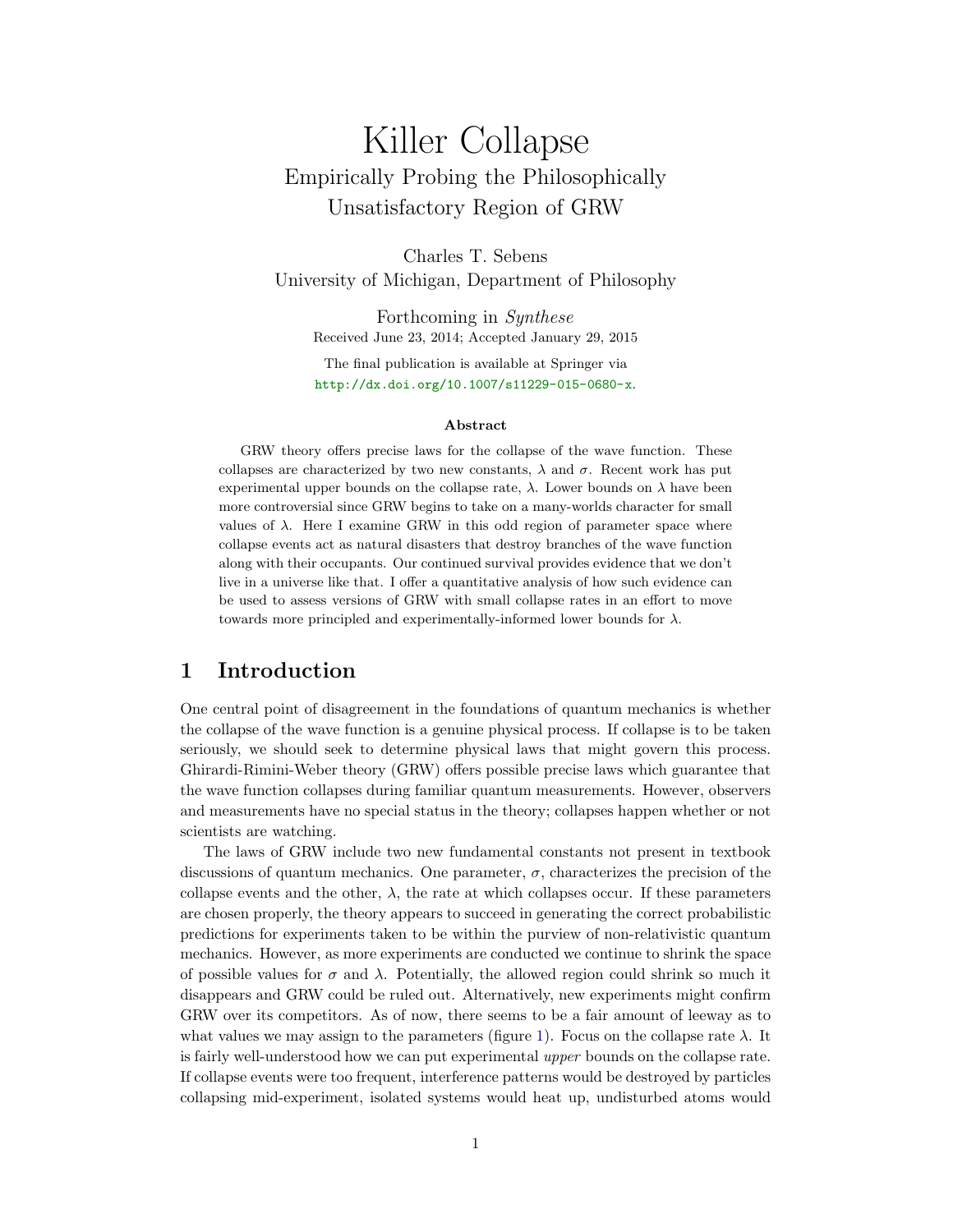spontaneously emit photons, and in other varied ways the experimental predictions of the theory would be corrupted (these constraints have been reviewed recently in [Adler,](#page-14-0) [2007;](#page-14-0) [Feldmann & Tumulka,](#page-14-1) [2012;](#page-14-1) [Bassi](#page-14-2) et al. , [2013\)](#page-14-2).



<span id="page-1-0"></span>Figure 1: Parameter diagram of GRW theory from [Feldmann & Tumulka](#page-14-1) [\(2012\)](#page-14-1). ERR is the "empirically refuted region." PUR is the "philosophically unsatisfactory region." The points labeled "GRW" and "Adler" indicate the values suggested in [Ghirardi](#page-15-0) et al. [\(1986\)](#page-15-0) and [Adler](#page-14-0) [\(2007\)](#page-14-0) respectively. It should be noted that Adler's proposal was made in the context of CSL, not GRW.

In this article, I would like to explore how we might put experimental lower bounds on the collapse rate  $\lambda$ . The trend in the literature has been to dismiss low values of  $\lambda$  for non-empirical reasons or for reasons that presuppose the failure of the many-worlds interpretation. When  $\lambda$  is very small GRW becomes an odd theory. Macroscopic objects are not prevented from entering superpositions and the theory takes on a many-worlds character (§[3\)](#page-3-0). Such versions of GRW have been rejected as philosophically unsatisfactory. Surely they are. But, there has been disagreement about exactly where the problems arise. [Feldmann & Tumulka](#page-14-1) [\(2012\)](#page-14-1) give the criterion, "We regard a parameter choice  $(\sigma, \lambda)$  as philosophically satisfactory if and only if the PO [primitive ontology] agrees on the macroscopic scale with what humans normally think macroscopic reality is like." Bassi [et al.](#page-14-3)  $(2010)$  impose the requirement that "any superposition" reaching the eye must be reduced before it is transformed into a perception in the brain.", building on a suggestion in [Aicardi](#page-14-4) *et al.* [\(1991\)](#page-14-4). [Adler](#page-14-0) [\(2007\)](#page-14-0) and Gisin  $\&$ [Percival](#page-15-1) [\(1993\)](#page-15-1) argue that the formation of a microscopic latent image in a detector counts as a measurement even before this image is amplified to macroscopic scale. They believe that the collapse rate must be high enough that even these latent images do not enter superpositions.

I will argue that very small values of  $\lambda$  are not just *philosophically* problematic, they are *empirically* unacceptable *even if* the many-worlds interpretation is viable. In doing so, I hope to begin shifting the burden from philosophical considerations to empirical ones and to lay the foundation for a principled and experimentally informed approach to determining lower bounds on  $\lambda$ . Although the paper will focus on GRW throughout, many of the lessons could be applied *mutatis mutandis* to other collapse theories.

## 2 GRW Theory

In GRW theory, the evolution of the wave function is typically governed by the familiar Schrödinger equation,

<span id="page-1-1"></span>
$$
i\hbar \frac{d}{dt} |\Psi(t)\rangle = \hat{H} |\Psi(t)\rangle . \qquad (2.1)
$$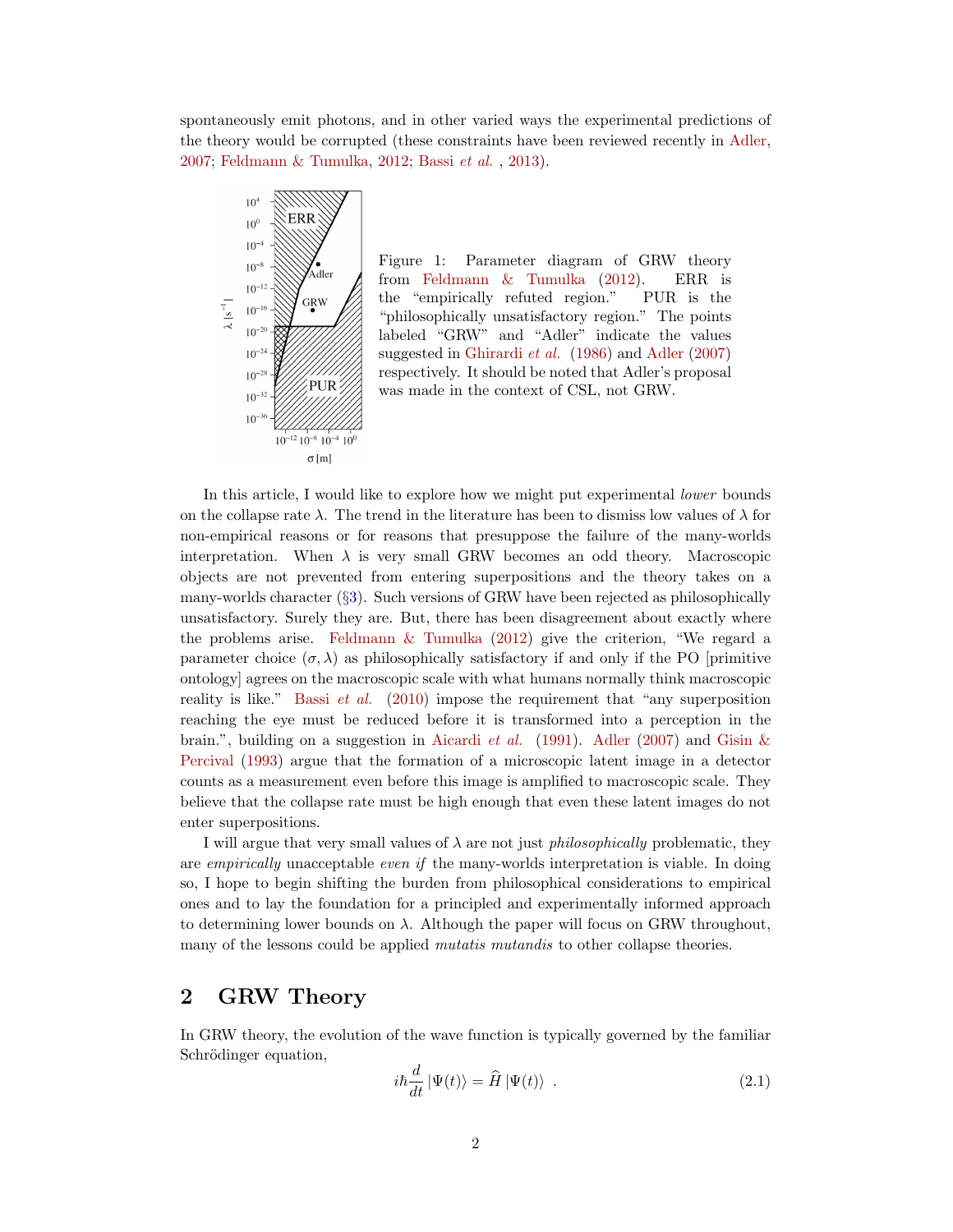At some instants, the evolution of the wave function is discontinuous and not in accord with the Schrödinger equation. The wave function collapses. According GRW, collapse is a real physical process governed by well-defined laws and occurring frequently, not just during measurements. Humans and other observers play no spooky role, they are just particularly intelligent and perceptive collections of particles.

When a collapse occurs a randomly chosen particle has its position become extremely well-localized. Collapses occur randomly at a rate of  $N\lambda$  where N is the total number of particles. That is, once a collapse occurs at  $T_1$  the probability that the next collapse, at  $T_2$ , will happen within time interval  $\Delta t$  is given by

<span id="page-2-2"></span>
$$
P(T_2 - T_1 < \Delta t) = 1 - e^{-N\lambda \Delta t} \tag{2.2}
$$

The collapse rate  $\lambda$  is one of two new constants of the theory, originally suggested to be on the order of  $10^{-16}s^{-1}$  $10^{-16}s^{-1}$  [\(Ghirardi](#page-15-0) *et al.*, [1986\)](#page-15-0).<sup>1</sup> The collapse localizes particle I (randomly chosen) around location  $X$ , where  $X$  is chosen randomly with probability density

<span id="page-2-3"></span>
$$
\rho_I(\boldsymbol{x}) = \lim_{t \nearrow T} \langle \Psi(t) | \Lambda_I(\boldsymbol{x}) | \Psi(t) \rangle . \qquad (2.3)
$$

" $\lim_{t \to T}$ " denotes the limit as t approaches the time of collapse, T, from below.  $\Lambda_i(x)$ is the collapse operator defined by

<span id="page-2-1"></span>
$$
\Lambda_i(\boldsymbol{x}) = \frac{1}{(2\pi\sigma^2)^{3/2}} e^{-\frac{(\hat{\boldsymbol{x}}_i - \boldsymbol{x})^2}{2\sigma^2}},
$$
\n(2.4)

where  $\hat{x}_i$  is the position operator for particle *i*. The wave function after the collapse is<br>where he the age collapse were function unlimited by a tightharpolad three dimensional given by the pre-collapse wave function multiplied by a tightly peaked three-dimensional Gaussian centered about  $X$  and normalized,

<span id="page-2-4"></span>
$$
\lim_{t \searrow T} |\Psi(t)\rangle = \lim_{t \nearrow T} \frac{\Lambda_I(\boldsymbol{X})^{1/2} |\Psi(t)\rangle}{\langle \Psi(t) | \Lambda_I(\boldsymbol{X}) | \Psi(t) \rangle^{1/2}} . \tag{2.5}
$$

1/2

The second new constant in GRW,  $\sigma$ , appears in [\(2.4\)](#page-2-1) and characterizes the width of the Gaussian that localizes the particle. It was originally proposed to be on the order of  $10^{-7}$ m [\(Ghirardi](#page-15-0) et al., [1986\)](#page-15-0). In the remainder of the paper different values of  $\lambda$  will be considered, but  $\sigma$  will be kept fixed at about 10<sup>-7</sup>m.

In the simplest version of GRW, GRW0, the wave function is all there is and its evolution is determined by the Schrödinger equation  $(2.1)$  and the collapse process  $(2.2,$ [2.3,](#page-2-3) [2.5\)](#page-2-4). In the limit where  $\lambda$  is taken to zero, collapse never occurs and GRW0 becomes Everettian quantum mechanics (a.k.a. the many-worlds interpretation or S0). All there is is the wave function and it always evolves in accordance with the Schrödinger equation. Defenders of Everettian quantum mechanics tend to view GRW0 as the right way to think about GRW theory since they think that our experiences of reality can emerge from patterns in wave functions. For Everettians and others who prefer GRW0 to the alternatives below, this paper can be read as a discussion of GRW0 in the strange regime where it approaches Everettian quantum mechanics.

For some, GRW0 is unsatisfactory (e.g., [Allori](#page-14-5) *et al.*, [2008,](#page-14-5) §4.3; [Maudlin,](#page-15-2) [2010\)](#page-15-2).

<span id="page-2-0"></span><sup>&</sup>lt;sup>1</sup>It has been suggested that different particles might collapse at different rates depending on their masses [\(Pearle & Squires,](#page-15-3) [1994\)](#page-15-3). The analysis presented here could be applied to such a formulation.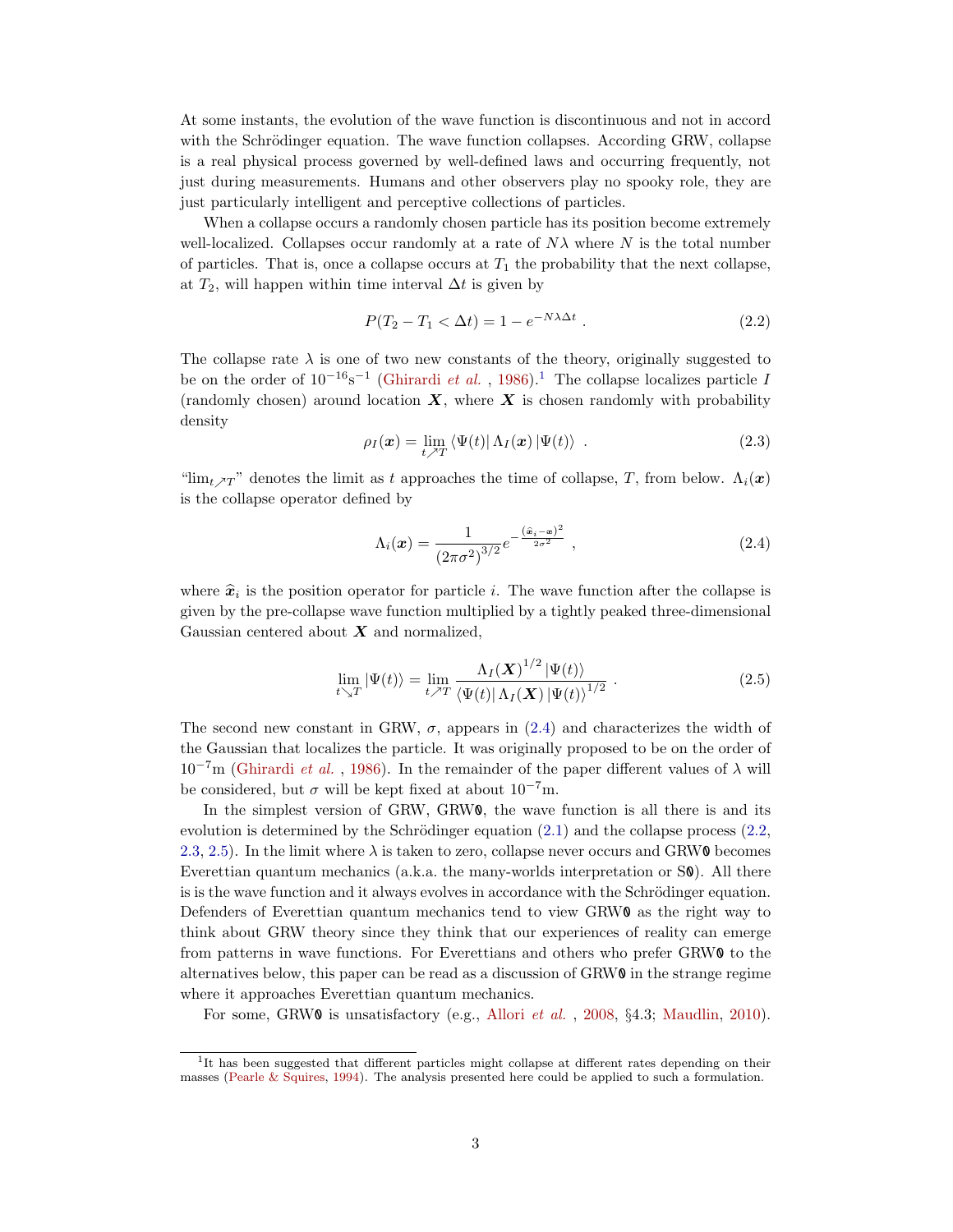According to GRW0 there are no objects in familiar three-dimensional space, there is only a wave function in an abstract space: a vector in Hilbert space, a complex-valued function on configuration space, or some other exotic beast. In GRWm, the universe contains a wave function which obeys the above dynamics, but that's not all there is, and, in some sense, that's not the important stuff. In particular, it's not the stuff we're made of. In addition to the wave function, there also exists a distribution of matter in three-dimensional space specified by a density,

$$
m(\boldsymbol{x},t) = \langle \Psi(t) | \hat{M}(\boldsymbol{x}) | \Psi(t) \rangle . \qquad (2.6)
$$

Here  $\widehat{M}(x)$  is the mass density operator defined by

$$
\widehat{M}(\boldsymbol{x}) = \sum_{i=1}^{N} m_i \, \delta^3(\widehat{\boldsymbol{x}}_i - \boldsymbol{x}) \; . \tag{2.7}
$$

In the limit as  $\lambda$  goes to zero, there is no collapse and GRWm becomes Sm, Schrödinger evolution with a mass density (discussed in [Allori](#page-14-6) et al. , [2011\)](#page-14-6). Sm is a many-worlds theory much like Everettian quantum mechanics, but where the universe contains a distribution of mass in three-dimensional space in addition to the unitarily evolving wave function. Some think that GRW0 and S0 are unsatisfactory because such laws would not give rise to creatures with conscious experiences like ours, perceiving an apparently three-dimensional world. Readers who think GRW0 is unsatisfactory can understand this paper as a discussion of GRWm in the awkward bit of parameter space where it approaches Sm. In the following sections, I will not differentiate between GRW0 and GRWm. Read GRW in whichever way you think makes it the stronger theory. Read MWI as S0 if you're reading GRW as GRW0, as Sm if you're reading GRW as GRWm.

Perhaps neither S0 nor Sm really are many-worlds theories. Without collapse, one might argue, it's not that every outcome of a quantum experiment is observed by a separate copy of the experimenter but that the single experimenter somehow experiences all outcomes at once or otherwise ceases to have a normal mental state. If this is the problem with these theories, GRW will become empirically inadequate as it approaches S0 or Sm. However, determining when and how it becomes inadequate would require a specific account of the abnormality that should be expected in the absence of collapse. For the purposes of this article, I will assume that the theory GRW limits to as the collapse rate is taken to zero really is a many-worlds theory.

There is a third version of GRW, GRWf. Here one supplements the wave function with a primitive ontology of flashes. Taking  $\lambda$  to be small in this version of the theory raises entirely different concerns from those faced by GRW0 and GRWm. The problem for GRWf when  $\lambda$  is small is not that human lives are constantly ending, but that such life may be absent altogether. Understanding the empirical adequacy of GRWf in this region of parameter space would require a very different kind of analysis and for that reason GRWf will not be discussed in the remainder of the article. A brief discussion of GRWf in this regime can be found in [Feldmann & Tumulka](#page-14-1) [\(2012,](#page-14-1) §4).

#### <span id="page-3-0"></span>3 Branches and Stumps

GRW was originally formulated with the rate of collapse  $\lambda \approx 10^{-16}$ s<sup>-1</sup>. With this rate, when a measurement occurs the wave function just starts to branch into a superposition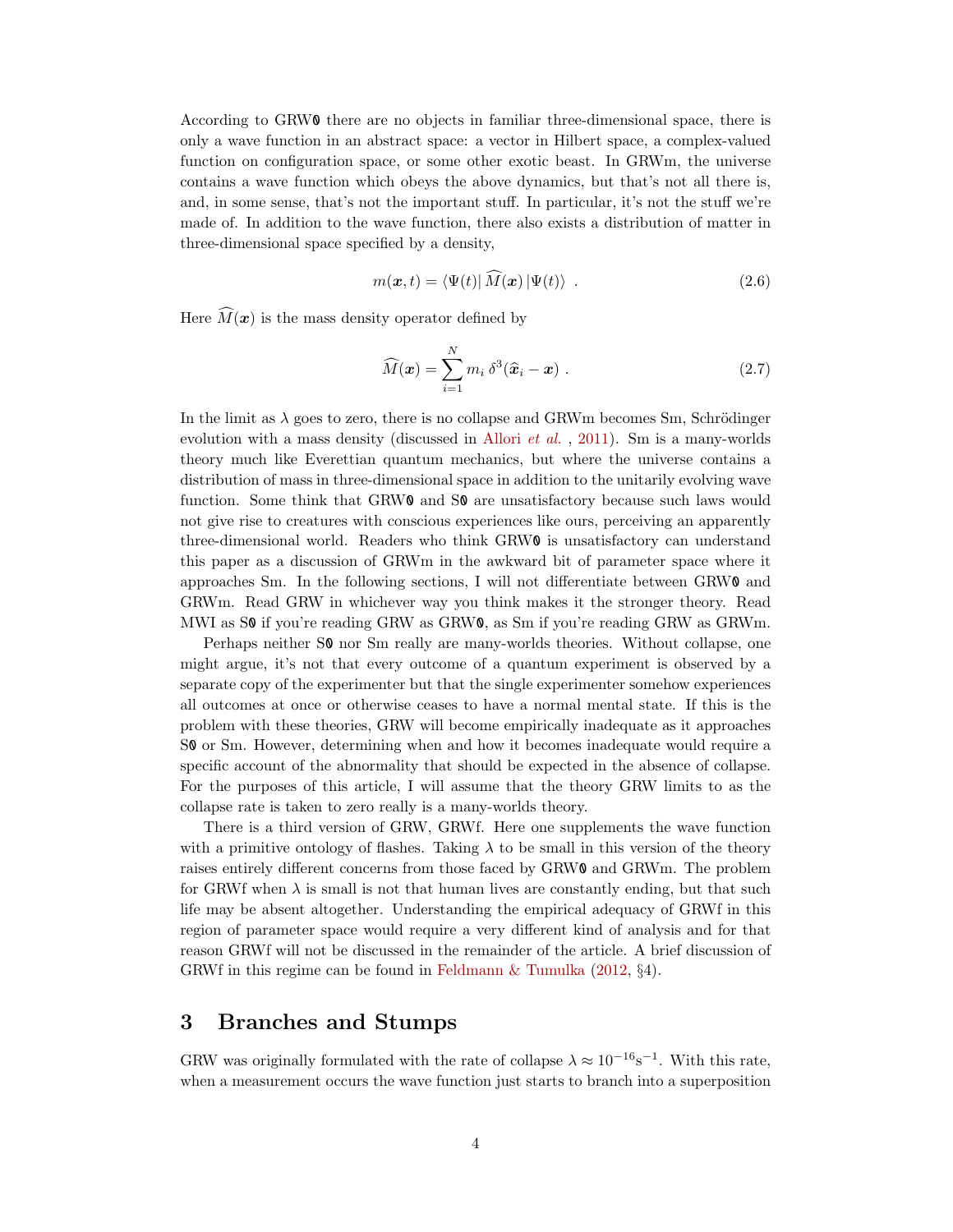of outcomes when, with very high probability, the wave function collapses to a single definite outcome.[2](#page-4-0) This is how GRW solves the measurement problem: a single definite outcome is guaranteed by the rapid collapse of the wave function and the fact that probabilities for collapsing to different outcomes are (approximately) given by the Born rule is a non-trivial consequence of the collapse process [\(2.2,](#page-2-2) [2.3,](#page-2-3) [2.5\)](#page-2-4). If the rate of collapse is taken to zero, then collapses never occur and GRW becomes MWI. In MWI, every possible outcome of a quantum measurement actually occurs.

What if  $\lambda$  is chosen so that it is not quite zero, but is very small  $(\lambda \ll 10^{-16} s^{-1},$ keeping  $\sigma \approx 10^{-7}$ m<sup>[3](#page-4-1)</sup>)? In this regime collapses occur, but only very rarely. When a collapse occurs, the results are catastrophic. After a spin measurement, the laboratory enters into a superposition of a world in which the scientists record an up result and another in which they record down. Later, if any of the particles that compose the scientists or the measurement readout collapse, one of the worlds will be destroyed. Imagine 15 minutes pass between the moment when the measurement occurred and the time when collapse chooses a world to eliminate.<sup>[4](#page-4-2)</sup> In this time, the scientists in both worlds can walk, think, and talk. After collapse, only one world remains. When a collapse like this occurs, all of the inhabitants of the other world are instantaneously and painlessly killed. Or, maybe the collapse doesn't cause the other world to go out of existence, but instead the tail of the Gaussian distorts the world and alters its evolution so that it is inhospitable to human life.<sup>[5](#page-4-3)</sup> In this case, death is fairly quick but perhaps not instantaneous. Either way, in this region of parameter space collapses are not helpful shifts which prevent macroscopic superpositions from forming, they're colossal natural disasters.

The way the universe—the totality of quantum worlds—evolves in each of these three regions of parameter space is depicted in figure [2.](#page-5-0) With  $\lambda$  at or near zero, worlds branch every time a measurement occurs and each outcome happens on some branch. For standard values of  $\lambda$ , branching is prevented by the collapse of the wave function and each measurement has a definite outcome. For small values of  $\lambda$  branching occurs before collapse is able to prevent it; collapse events occur after branching. Living in such a universe is extremely dangerous as entire worlds are constantly being obliterated. If you are lucky enough to find yourself living a long life, you should be shocked. Repeated improbable occurrences often indicate failure of a theory. This is no exception. The data you receive from your survival provides strong *empirical evidence* against the theory.

<span id="page-4-0"></span><sup>2</sup>There has been some debate over whether the destruction of other branches is successful; see the literature on the problem of tails. Here I assume that the problem can be solved. If it cannot, GRW is not a viable solution to the measurement problem. In particular, I will assume that if collapse chooses one part of the state and massively shrinks the rest, it is not merely improbable to find oneself in a part of the state that was not fortunate enough to be the center of the collapse, it is impossible. There is no life in those other parts soon after collapse.

<span id="page-4-1"></span><sup>3</sup>This ensures that, in general, a single collapse will be sufficient to destroy branches in which the measurement turned out differently.

<span id="page-4-2"></span><sup>&</sup>lt;sup>4</sup>This would be typical if we choose  $\lambda$  to be on the order of 10<sup>-33</sup>s<sup>-1</sup> and assume that there are about  $10^{30}$  fundamental particles brought into an entangled superposition by the experiment (using  $(2.2)$ .

<span id="page-4-3"></span><sup>5</sup>See [Wallace](#page-15-4) [\(2014\)](#page-15-4); [Vaidman](#page-15-5) [\(2014b,](#page-15-5) §8) for "solutions" to the tails problem along these lines (also briefly discussed in [Allori](#page-14-6) et al. [\(2011,](#page-14-6) §4)).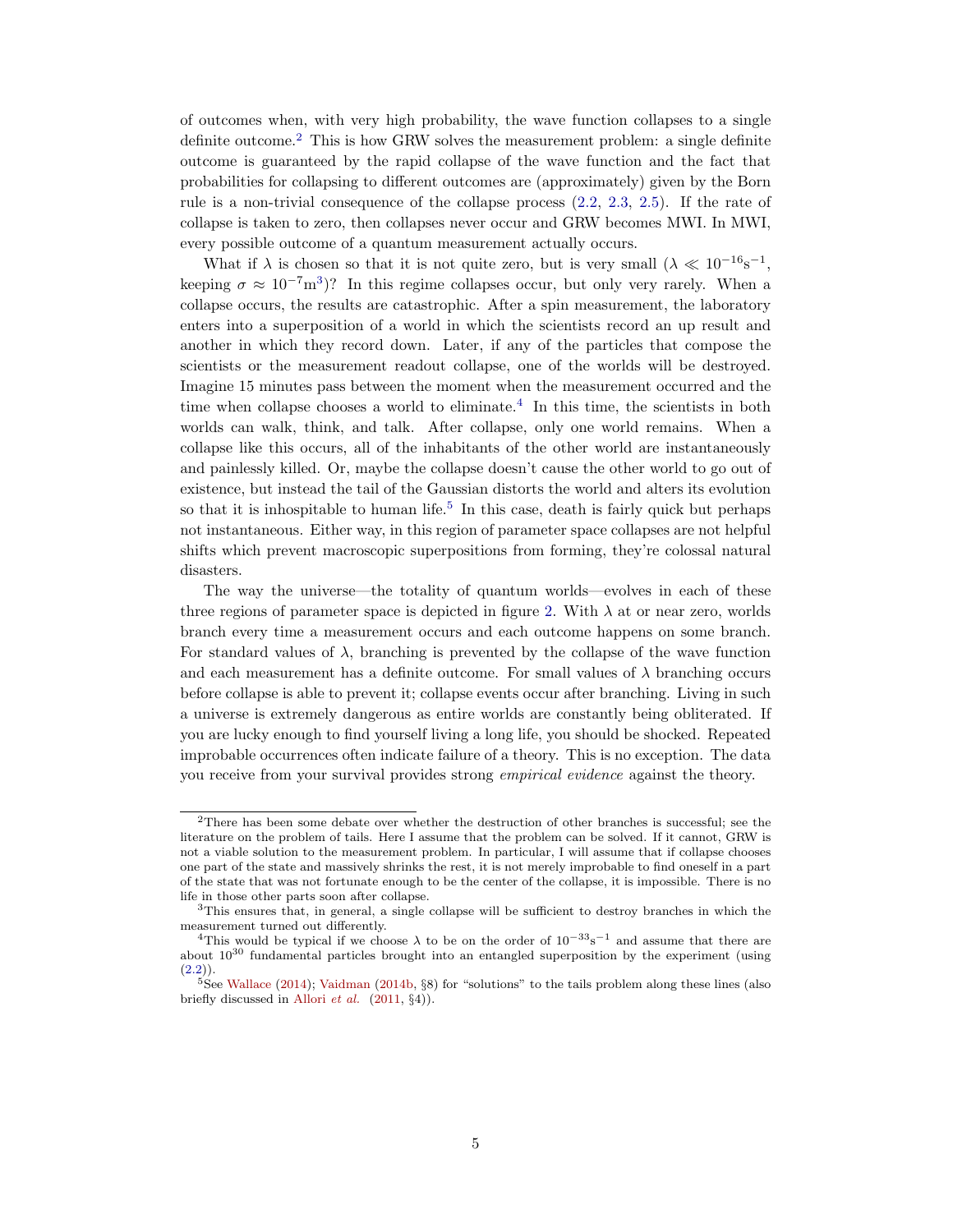

<span id="page-5-0"></span>Figure 2: Plot of GRW evolution for a sequence of three measurements for different values of  $\lambda$ .

#### <span id="page-5-2"></span>4 The Rarity of Longevity

To judge the empirical adequacy of a given theory, I will focus on the likelihood of the evidence given the theory,  $P(\mathcal{E}|\mathcal{T})$ . If, for some evidence  $\mathcal E$  and theories  $\mathcal T_1$  and  $\mathcal T_2$ ,  $P(\mathcal{E}|\mathcal{T}_1) > P(\mathcal{E}|\mathcal{T}_2)$ , then the evidence  $\mathcal E$  confirms  $\mathcal T_1$  over  $\mathcal T_2$ . If one updates on  $\mathcal E$  by Bayesian conditionalization, then for any theory  $\mathcal{T}$ , the credence assigned to  $\mathcal{T}$  after gaining the evidence can be expressed in terms of the prior probabilities as  $P_{post}(\mathcal{T}) =$  $P(\mathcal{T}|\mathcal{E})$ .<sup>[6](#page-5-1)</sup> It follows from  $P(\mathcal{E}|\mathcal{T}_1)$  being greater than  $P(\mathcal{E}|\mathcal{T}_2)$  that, if one changes their credences in response to  $\mathcal E$  by Bayesian updating, the ratio of one's credence in  $\mathcal T_1$  to their credence in  $\mathcal{T}_2$  will rise,

$$
\frac{P_{post}(\mathcal{T}_1)}{P_{post}(\mathcal{T}_2)} = \frac{P(\mathcal{E}|\mathcal{T}_1)}{P(\mathcal{E}|\mathcal{T}_2)} \frac{P(\mathcal{T}_1)}{P(\mathcal{T}_2)} > \frac{P(\mathcal{T}_1)}{P(\mathcal{T}_2)}
$$
(4.1)

<span id="page-5-1"></span> $6$ Although I expect that this straightforward account of theory confirmation applies to the cases under discussion, one might reasonably be concerned. The situations considered involve self-locating uncertainty (see [Sebens & Carroll,](#page-15-6) [2014;](#page-15-6) [Vaidman,](#page-15-7) [2014a,](#page-15-7) §4.2) and Bayesian conditionalization must be somehow modified to handle such cases (see [Arntzenius,](#page-14-7) [2003\)](#page-14-7). Some modifications will vindicate the use of conditionalization here, others will not. To avoid controversy, I focus primarily on the probability of the evidence given the theory and not the posterior probabilities that result from updating on the evidence. I approach the problem from the familiar diachronic perspective, taking one's previous beliefs and evidence to together determine what one's current beliefs should be. Alternatively the problem could be approached synchronically, taking one's evidence together with what [Meacham](#page-15-8) [\(2010\)](#page-15-8) calls an "epistemic kernel" to determine what one's current beliefs should be (there are several competing ways of implementing this approach; see [Manley,](#page-15-9) [2014\)](#page-15-9).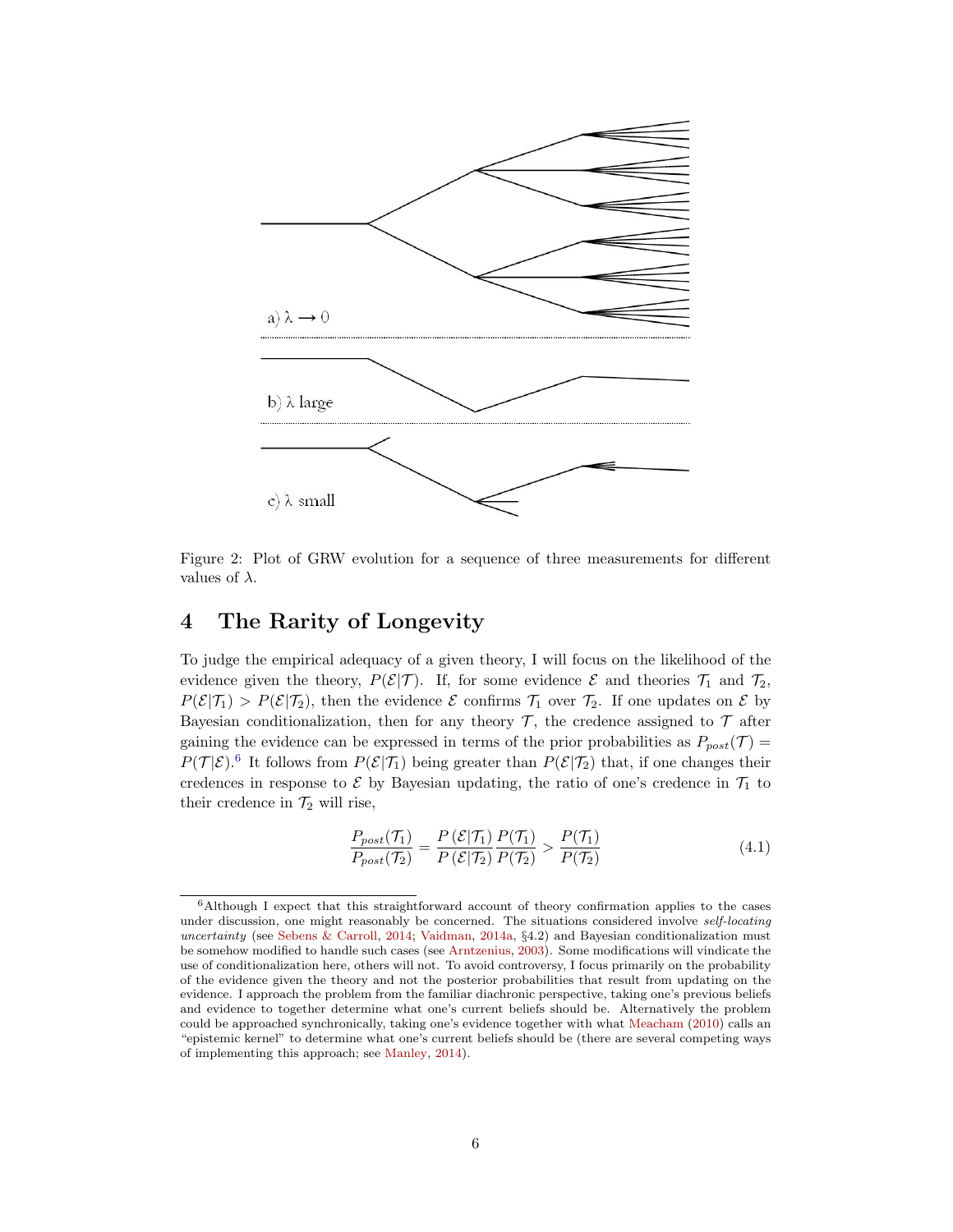Theories that are empirically equivalent will assign the evidence equal probability and the data that comes in will not discern between them.

The theories which will be compared are: versions of GRW with different parameter values, e.g., GRW<sub> $\lambda=10^{-16}s^{-1}$ ; the many-worlds interpretation, MWI; and</sub> some unspecified theory which gives the correct Born rule probabilities and guarantees survival, QM.<sup>[7](#page-6-0)</sup> The constraint that QM gives the Born rule probabilities is the constraint that: the probability of seeing the outcome corresponding to eigenvalue  $O_i$  of the observable operator  $\ddot{O}$  is given by

$$
P(O_i|\text{QM}) = |\langle O_i|\Psi\rangle|^2. \tag{4.2}
$$

Throughout I'll assume that the agent knows whatever is useful to know about the universal wave function,  $\Psi$ , including  $|\langle O_i | \Psi \rangle|^2$  for all i. This allows us to focus on the confirmation of alternate dynamical theories without concerning ourselves with the way agents learn about the universe's wave function.

I will initially suppose that MWI is capable of recovering the Born rule probabilities.<sup>[8](#page-6-1)</sup>

CONVENIENT CONJECTURE In MWI, after a measurement of the observable  $\widehat{O}$  has been made and before the outcome is observed, the probability one ought to assign to seeing the outcome corresponding to eigenvalue  $O_i$  is given by  $P(O_i | \text{MWI}) =$  $|\braket{O_i|\Psi}|^2.$ 

This is a highly controversial assumption, so let me clarify the spirit in which I am introducing it. In order to put empirical lower bounds on  $\lambda$  we need to consider cases where GRW becomes more and more like MWI. If we don't have quantitative predictions from MWI, it will not be possible to quantify the success of GRW in these bits of parameter space. Later I'll discuss how things change if the conjecture is false (§[5\)](#page-11-0).

In the notation used here,  $GRW_{\lambda=0}$  is MWI. So, when a measurement is made,  $P(O_i | M W I) = P(O_i | G R W_{\lambda=0}).$  Thus if we are assuming that the CONVENIENT CONJECTURE is true and thereby that MWI is empirically adequate, it follows that  $GRW_{\lambda=0}$  is empirically adequate as well.

The question, then, is for what values of  $\lambda$  is GRW approximately empirically equivalent to QM and for what values do the predictions of GRW and QM diverge? If the predictions diverge significantly, GRW becomes empirically inadequate—the data we actually have fits the predictions of  $QM$ <sup>[9](#page-6-2)</sup>. For the remainder of this section, take the rate of collapse  $\lambda$  to be sufficiently small that whenever a measurement occurs we can expect there to be copies of the experimenter who record each outcome. From the Convenient Conjecture and the fact that the dynamics are the same in GRW and MWI before collapse, it is reasonable to suppose that for these small values of  $\lambda$  the

<span id="page-6-0"></span><sup>7</sup>What wonderful theory succeeds in recovering the Born rule, as is demanded of the theory I've called "QM"? This will be a matter of disagreement. Let QM stand in for your favorite theory, whichever you think recovers the right probabilities, be it MWI,  $\text{GRW}_{\lambda-10^{-16} \text{e}^{-1}}$ , Bohmian mechanics, or something else. GRW<sub> $\lambda=10^{-16}s^{-1}$ </sub> predicts deviations from the Born rule for certain yet-to-be-conducted experiments involving, e.g., macroscopic superpositions (which, even if perfectly isolated from the environment, would be predicted to be unstable). However, for the already-conducted experiments typically taken to provide support for quantum mechanics the predictions should (approximately) match those of the Born rule (setting aside the concerns raised in §[6\)](#page-12-0).

<span id="page-6-1"></span><sup>&</sup>lt;sup>8</sup>For an extended defense of this conjecture, see [Wallace](#page-15-10) [\(2012\)](#page-15-10). See also [Carroll & Sebens](#page-14-8) [\(2014\)](#page-14-8); [Sebens & Carroll](#page-15-6) [\(2014\)](#page-15-6).

<span id="page-6-2"></span> $^{9}$ It's fine if the predictions for certain *future* experiments diverge (see footnote [7\)](#page-6-0) since the data might (for all we know) support GRW over alternative formulations of quantum mechanics.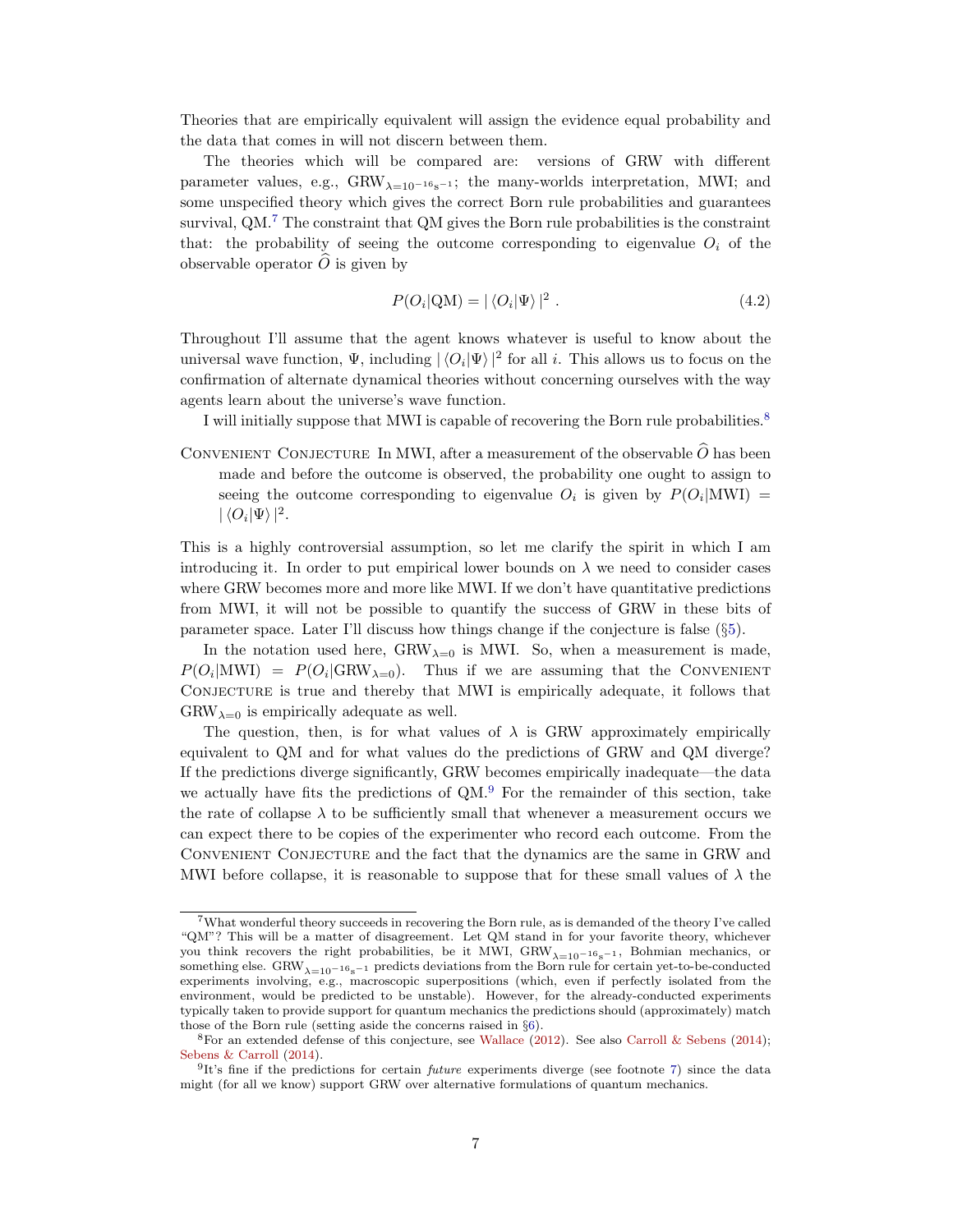probability of seeing each result is given by

<span id="page-7-4"></span><span id="page-7-3"></span>
$$
P\left(O_i|\text{GRW}_\lambda\right) = |\langle O_i|\Psi\rangle|^2. \tag{4.3}
$$

But, the observed experimental outcome is not the only data one has to update on. The experimenter should also take into account the fact that she has survived for a time  $\Delta t$  beyond the moment when the measurement was performed. The probability for surviving to  $\Delta t$  can be calculated as

$$
P(\Delta t | \text{GRW}_{\lambda} \& O_i) = 1 - P \text{ (fatal collapse by } \Delta t | \text{GRW}_{\lambda} \& O_i)
$$
  
= 1 - P (death|collapse by  $\Delta t \& \text{GRW}_{\lambda} \& O_i$ ) × P (collapse by  $\Delta t | \text{GRW}_{\lambda} \& O_i$ ). (4.4)

The probability of a collapse occurring by  $\Delta t$  can be approximated using [\(2.2\)](#page-2-2) along with the simplifying assumption that there are  $N<sub>S</sub>$  particles whose collapse would cause a jump to a single outcome:  $P(\text{collapse by } \Delta t | \text{GRW}_{\lambda} \& O_i) = 1 - e^{-N_S \lambda \Delta t}$ .<sup>[10](#page-7-0)</sup> The probability of dying in the event of such a collapse is just the probability that the collapse is centered around some branch other than one's own:  $1 - |\langle O_i | \Psi \rangle|^{2.11,12}$  $1 - |\langle O_i | \Psi \rangle|^{2.11,12}$  $1 - |\langle O_i | \Psi \rangle|^{2.11,12}$  $1 - |\langle O_i | \Psi \rangle|^{2.11,12}$  $1 - |\langle O_i | \Psi \rangle|^{2.11,12}$  Inserting these two expressions into [\(4.4\)](#page-7-3) yields

<span id="page-7-7"></span><span id="page-7-5"></span>
$$
P\left(\Delta t|\text{GRW}_{\lambda}\&O_i\right) = |\langle O_i|\Psi\rangle|^2 + e^{-N_S\lambda\Delta t} - |\langle O_i|\Psi\rangle|^2 e^{-N_S\lambda\Delta t} . \tag{4.5}
$$

The probability of the total evidence can be assessed by combining  $(4.3)$  and  $(4.5)$ ,  $^{13}$  $^{13}$  $^{13}$ 

$$
P\left(O_i \& \Delta t | \text{GRW}_{\lambda}\right) = P\left(\Delta t | \text{GRW}_{\lambda} \& O_i\right) \times P\left(O_i | \text{GRW}_{\lambda}\right)
$$

$$
= \left(\left|\left\langle O_i | \Psi\right\rangle\right|^2 + e^{-N_S \lambda \Delta t} - \left|\left\langle O_i | \Psi\right\rangle\right|^2 e^{-N_S \lambda \Delta t}\right) |\left\langle O_i | \Psi\right\rangle|^2. \tag{4.6}
$$

We can better understand this formula by considering a simple case. Imagine  $\lambda \approx$  $10^{-33}$ s<sup>-1</sup> and  $N_S \approx 10^{30}$  so that the experimenter can expect to have approximately 15 minutes between measurement and collapse (as in footnote [4\)](#page-4-2). In this time, she can form expectations about what will happen and look around. Suppose she sees an outcome,

<span id="page-7-1"></span><span id="page-7-0"></span><sup>&</sup>lt;sup>10</sup>More realistically,  $N_S$  would increase as a function of time.

 $11$ This is an optimistic estimate. In fact there will usually be many worlds corresponding to each outcome and thus even when a collapse is centered on the right outcome  $O_i$ , one's world might well be destroyed.

<span id="page-7-2"></span><sup>&</sup>lt;sup>12</sup>Here, to keep things simple, it is assumed that life on the branches not selected by collapse ends immediately (setting aside the possibility of delayed death mentioned in the previous section and footnote [5\)](#page-4-3).

<span id="page-7-6"></span><sup>&</sup>lt;sup>13</sup>Two clarifications: First, the proposition signified by " $O_i \& \Delta t$ " in [\(4.6\)](#page-7-7) should be understood as the indexical claim "I am alive  $\Delta t$  after the experiment and in my world the result of the experiment is  $O_i$ ." not the weaker claim that "There exists a copy of me who is alive  $\Delta t$  after the experiment and in a world where the result of the experiment was  $O_i$ ." Long after the experiment, the probability of the second claim is given by  $| \langle O_i | \Psi \rangle |^2$  since it is just the probability that the GRW collapse will select outcome  $O_i$ . Thus the weaker claim might appear friendlier to GRW with small λ. Why focus on the stronger claim? The weaker claim does not take into account one's full (indexical) evidence and using it to update probabilities in GRW and MWI leads to unacceptable results (see footnote [24\)](#page-12-1).

Second, the probability of " $O_i \& \Delta t$ " (stronger version) is difficult (perhaps impossible) to assess before the measurement since it is unclear whether one, all, or none of the post-branching copies are identical to the original experimenter. Fortunately, we can focus on the probability assigned to " $O_i\&\Delta t$ " immediately after branching. Since the experimenter doesn't yet know which branch they are on or whether they will survive, it makes sense to assign probabilities at this point. Further, these later probabilities are what matter for theory confirmation as these are the probabilities assigned to the evidence right before the evidence is acquired.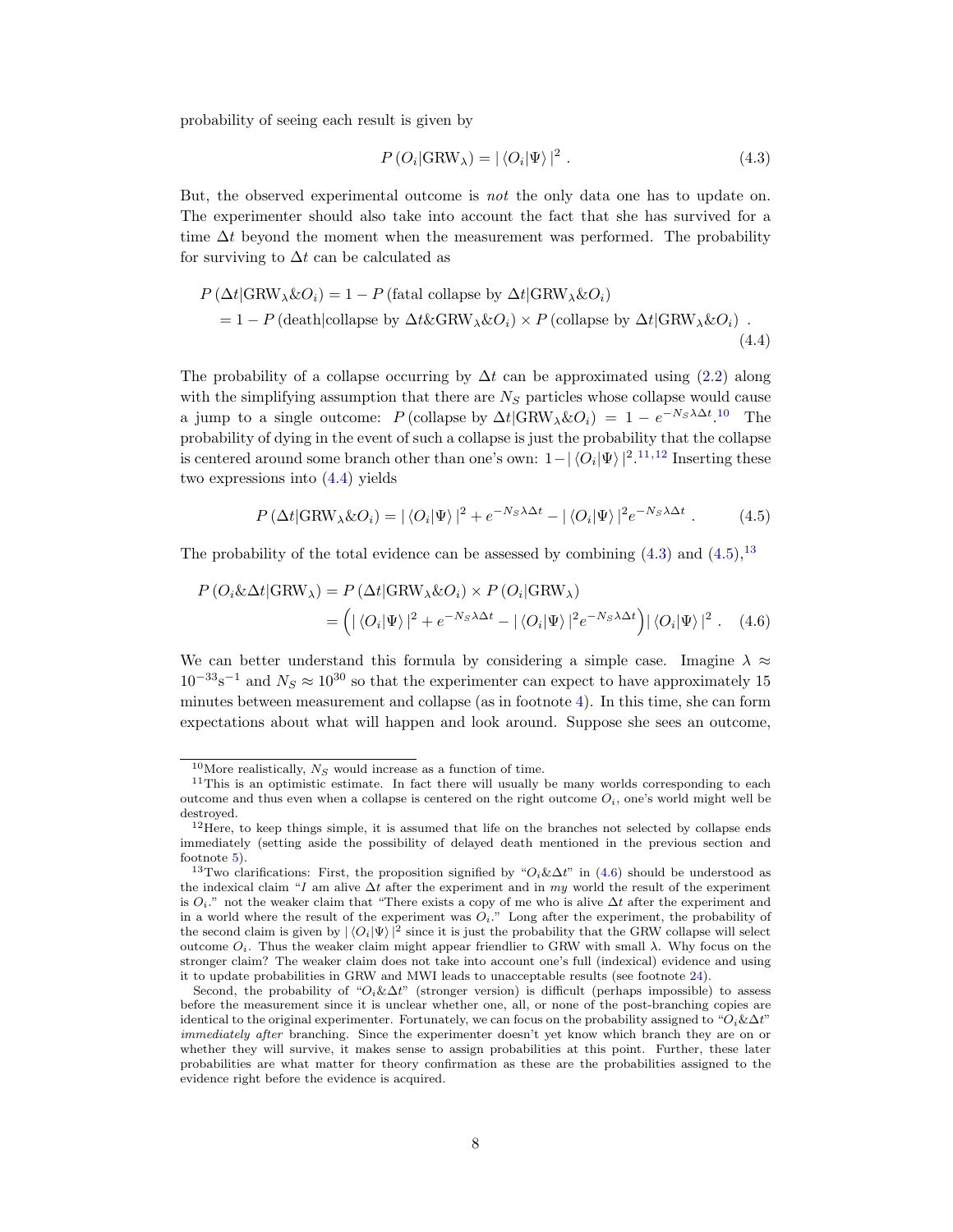$O_A$ , with low Born rule probability,  $|\langle O_A|\Psi\rangle|^2 = \frac{1}{10}$ . She should be somewhat surprised and also afraid. Now she knows that she only has a one in ten chance of survival. If she makes it through the day, she should be surprised again. The probability assigned to the total evidence (surviving and seeing that outcome) is  $\frac{1}{10} \times \frac{1}{10} = \frac{1}{100}$ , which follows from [\(4.6\)](#page-7-7) with  $\Delta t \gg \frac{1}{N_S \lambda}$ .

Consider a variation of the previous case in which the experimenter does not observe the outcome until long after the measurement. Assume for simplicity that there are just two possible outcomes,  $O_A$  and  $O_B$ , and one branch corresponding to each (see footnote [11\)](#page-7-1). In this case her survival should not be much of a surprise; the probability is 82%. The probability of  $O<sub>A</sub>$  is 10% and the chance of survival given  $O<sub>A</sub>$  is 10%. The probability of the other outcome,  $O_B$ , is 90% and the chance of survival given  $O_B$  is 90%. Thus the total chance of survival is  $\frac{1}{10} \times \frac{1}{10} + \frac{9}{10} \times \frac{9}{10} = \frac{82}{100}$ . The probability she should assign to  $O_A$  given that she survived can be calculated by Bayes' theorem as the probability of survival conditional on  $O_A$ ,  $\frac{1}{10}$ , times the probability of  $O_A$ ,  $\frac{1}{10}$ , divided by the probability of survival,  $\frac{82}{100}$ . This yields  $\frac{1}{82}$ . The probability assigned to her total evidence is the probability of surviving times the probability of seeing  $O_A$ upon surviving,  $\frac{82}{100} \times \frac{1}{82} = \frac{1}{100}$  (the same result as was obtained in the first case).

In the first case—observation before collapse—the probability assigned to seeing  $O<sub>A</sub>$  was correct but the subsequent probability of survival was in disagreement with QM. In the second case—collapse before observation—the probability of survival was in disagreement with QM and the subsequent probability of  $O<sub>A</sub>$  was incorrect. The fact that the probability of survival was less than one in the second case shows that  $GRW<sub>\lambda</sub>$  (with  $\lambda$  very small) could be disconfirmed by repeated experiments even if no one bothers to look at the results of the experiments. In the second case, unlike the first,  $O<sub>A</sub>$  is assigned a probability in disagreement with the Born rule. (The reason for this disagreement is that outcomes which were already improbable get further penalized for poorly predicting the agent's survival.) Thus the problem for small values of  $\lambda$ is not merely that the probability of survival is low but also that supposing one has survived these dangerous collapse events leads to poor predictions about the outcomes of measurements that have already been made. Note that by focusing on the probability of the total evidence, [\(4.6\)](#page-7-7), we need not worry about whether collapse happens before or after observation of the outcome.

If  $\lambda$  is so small that no collapses are expected to occur within any reasonable length of time  $\Delta t$  and the CONVENIENT CONJECTURE holds, the predictions of GRW<sub> $\lambda$ </sub> approximately match those of QM. However, as has been noted [\(Feldmann & Tumulka,](#page-14-1) [2012,](#page-14-1) §4), there would be little motivation for such a theory. It would be simpler to just set  $\lambda$  to zero and remove the collapses all together, yielding MWI. As  $\lambda$  grows it becomes more likely that a collapse will have occurred within  $\Delta t$  and the disagreement between GRW<sub> $\lambda$ </sub> and QM gets worse. QM predicts that you will be alive whereas GRW<sub> $\lambda$ </sub> assigns a certain probability to your death. For fixed  $\lambda$ , the larger  $\Delta t$  is the larger the disagreement between QM and GRW<sub> $\lambda$ </sub>; see [\(4.6\)](#page-7-7). However, once  $\lambda$  is sufficiently large the assumption that branching precedes collapse becomes invalid. In the next section I'll consider cases in which branching is prevented by collapse.

The fact that one's own continued survival is used as evidence for assessing theories is undeniably odd. Experimenters don't typically keep track of the time elapsed since the experiment was performed. But, epistemologists have contemplated cases much like this where survival is relevant data. Consider the following much-discussed example [\(Leslie,](#page-15-11) [1989;](#page-15-11) [Swinburne,](#page-15-12) [1990\)](#page-15-12):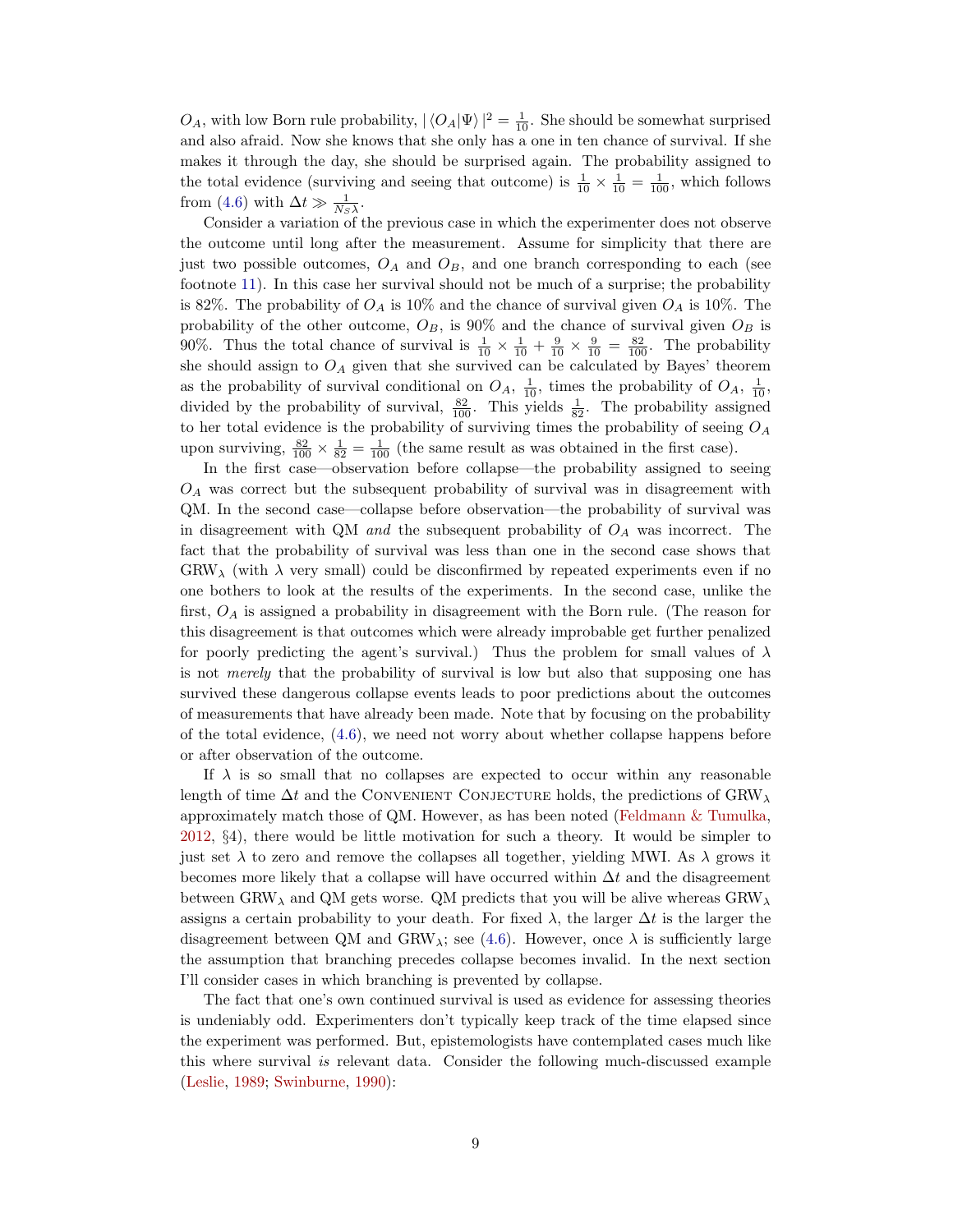Firing Squad Suppose that a dozen well-trained shooters are ordered to execute you by firing 12 shots each. While blindfolded you hear 144 shots ring out but you survive unscathed.

In such a scenario, your own survival provides evidence that the shooters intentionally let you live over the alternative hypothesis that you got lucky because each of the 144 shots missed its intended target.

The situation here is similar to Firing Squad. The hypothesis that the squad intentionally misses is like the hypothesis that QM is true and there are no cataclysmic collapse events. The hypothesis that the shooters were attempting to kill you is like the hypothesis that  $GRW_{\lambda}$  is true for some troublesome small-but-not-too-small choice of  $\lambda$ where worlds are constantly snuffed out quickly and without warning. However, there is an important difference: In Firing Squad, the target will either survive or be killed. In GRW<sub> $\lambda$ </sub> with troublesome  $\lambda$ , there will be many versions of the experimenter that are killed and always at least one that survives. A closer non-quantum analogy is:

Prison Poisoning On New Year's Day you wake up in a nondescript prison cell, #27. A coin was flipped. On New Year's Eve, you were blindfolded and shipped either to Alcatraz, if heads, or Arkham, if tails. Each prison contains 100 numbered cells and you were randomly assigned to  $#27<sup>14</sup>$  $#27<sup>14</sup>$  $#27<sup>14</sup>$  While you slept in your cell the new year began with a randomly chosen 99 of the 100 cells in Arkham being filled with deadly poison gas. Those in Alcatraz were safe. You knew the plan all along.

In this case, you should initially think it equally likely that you ended up in either prison. After surviving the night you should come to believe that you were probably shipped to Alcatraz since being shipped to Arkham would have likely resulted in your death. It was guaranteed that one of the prisoners in Arkham would survive, but it was not likely to be the one in cell #27. Alcatraz is like MWI and Arkham is like GRW with troublesome  $\lambda$ . The numbered cells represent 100 possible results of a measurement and the gas plays the role of collapse. For an analogue of GRW with a normal collapse rate, one could introduce the possibility of being sent to a third prison with a single cell, randomly numbered and free of poison.<sup>[15](#page-9-1)</sup>

Cases like Firing Squad and Prison Poisoning have a curious feature: in both scenarios, one hypothesis cannot be confirmed by the subject. If the bullets and poison kill instantly, no course of experience would support the hypothesis that the squad was trying to kill you or that you were sent to Arkham. Similarly, if collapse kills instantly there are no experiences one could have that would provide evidence for GRW with troublesome  $\lambda$  over QM (if the CONVENIENT CONJECTURE holds). In Firing Squad, the problem with the hypothesis that the squad is trying to kill you is not that it predicts odd experiences but that it predicts your experiences will end. In GRW with small  $\lambda$ too the problem is not odd experiences. In fact, in a theory like  $\text{GRW}_{\lambda=10^{-33}s^{-1}}$  if the outcomes of many repeated experiments are recorded one can expect<sup>[16](#page-9-2)</sup> with high probability that at any given time the record will show a sequence of results that looks

<span id="page-9-0"></span><sup>14</sup>For the closest analogy, imagine that each cell of your prison is occupied by a copy of you that resulted from a 1-to-100 fission midday on New Year's Eve.

<span id="page-9-2"></span><span id="page-9-1"></span> $^{15}{\rm In}$  this case, the fission in footnote [14](#page-9-0) should not be supposed.

<sup>&</sup>lt;sup>16</sup>That is, looking at the probabilities derived from the collapse process this is what one should expect. As discussed earlier in this section, if one performs experiments, survives for a long time, and doesn't look at the outcome, the probabilities that should be assigned to the different possible outcomes are not the standard Born rule probabilities. Seeing a sequence that fits these expectations should shift one's credence towards GRW with small lambda—but, only after the theory has been significantly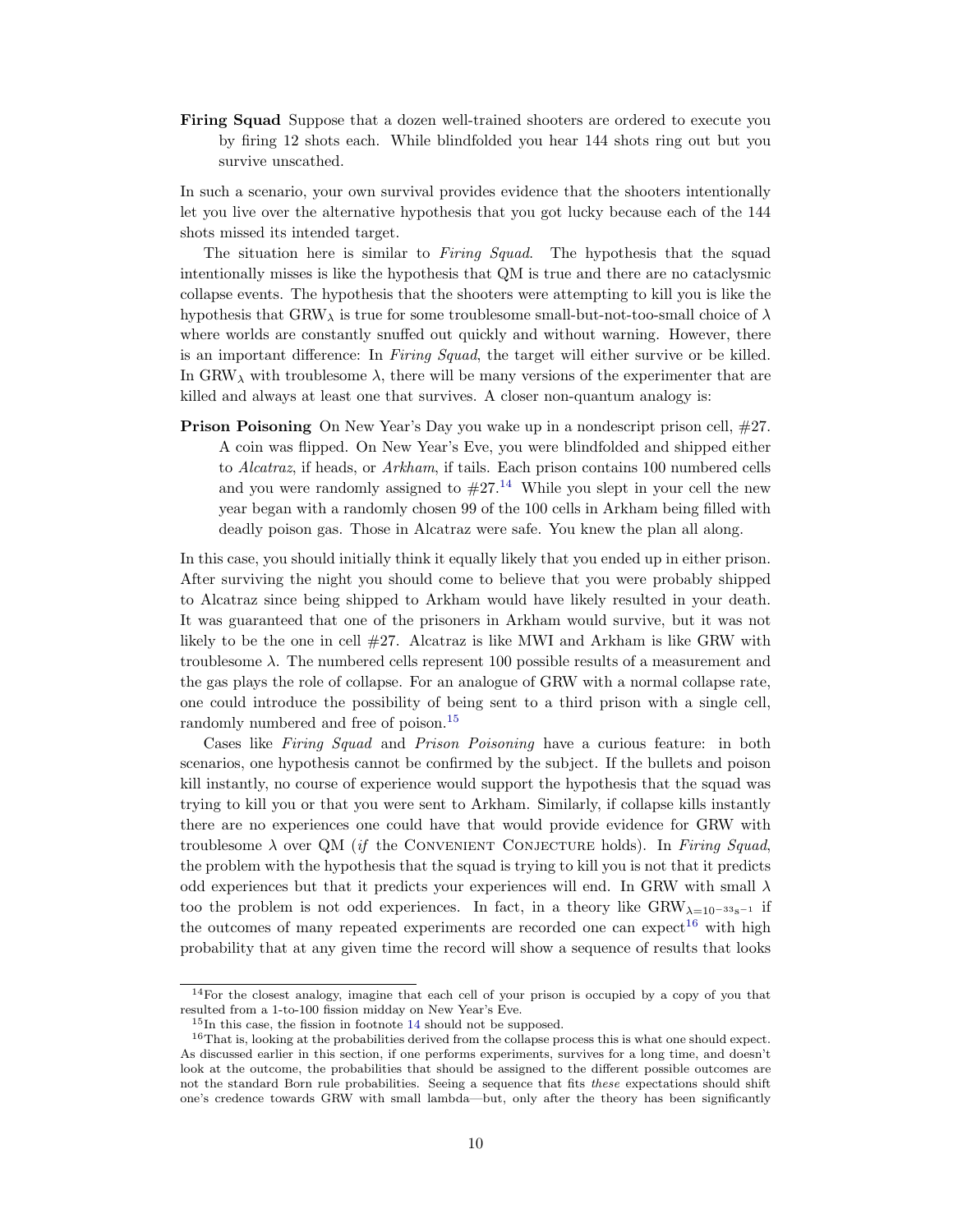randomly generated with each outcome's probability weighted by  $|\langle O_i | \Psi \rangle|^2$ .<sup>[17](#page-10-0)</sup> If a branching has just occurred, there may be multiple distinct versions of the record but each will show the same long-run frequencies for the various outcomes as the records will only differ in the last few entries. At any time, a typical observer will remember, and have records of, measurement results that fit the predictions of QM. This feature of the theory might cause one to doubt whether we could have empirical evidence against  $\text{GRW}_{\lambda-10^{-33}s^{-1}}$ , but it shouldn't.<sup>[18](#page-10-1)</sup> As in *Prison Poisoning* and Firing Squad, the fact that one has survived is relevant evidence in determining which hypothesis to believe. In contrast to GRW with small  $\lambda$ , MWI predicts that there will at any time be many observers whose memories and records don't fit the predictions of QM—every sequence of quantum measurement results is observed by the inhabitants of some quantum world. The theory then faces the challenge of explaining why we should not expect to be one of these observers (the challenge of establishing the truth of the Convenient CONJECTURE).

Those who are attracted to the idea of quantum immortality may object to the conclusions reached in this section. Consider a dangerous branching event from the perspective of the many-worlds interpretation (a "quantum suicide" scenario). Suppose you will survive on one branch and die immediately, or quickly, on all others. It is tempting to think you should expect survival with certainty. As [Lewis](#page-15-13) [\(2004\)](#page-15-13) put it, "The experience of being dead should never be expected to any degree at all, because there is no such experience." If death is indeed immediate on all branches but one, the thought has some plausibility. But if there is any delay it should be rejected. In such a case, there is a short period of time when there are multiple copies of you, each (effectively) causally isolated from the others and able to assign a credence to being the one who will live.[19](#page-10-2) Only one will survive. Surely rationality does not compel you to be maximally optimistic in such a scenario.<sup>[20](#page-10-3)</sup> The situation in GRW with a troublesome collapse rate is just like the delayed-death version of the above quantum suicide scenario and, as in that case, survival should not receive probability one.<sup>[21](#page-10-4)</sup> If the collapse rate is raised so that the agent never splits into multiple copies, there is no danger of death and survival can be expected with certainty.

disconfirmed by one's survival. Thus unlike Firing Squad and Prison Poisoning, there is in fact a way to get a piece of evidence that points towards the dangerous hypothesis. Still, one's total course of experience will never favor GRW with small  $\lambda$  over QM; as can be seen by noting that the expression in parentheses in [\(4.6\)](#page-7-7) is at most one.

<span id="page-10-0"></span> $17$ If the collapse rate is much smaller, there will be many records only some of which show sequences deemed probable by the Born rule (as in MWI).

<span id="page-10-1"></span><sup>18</sup>[Wallace](#page-15-4) [\(2014\)](#page-15-4) in considering a similar situation seems to find this—"strictly speaking"—sufficient empirical success as the theory does manage to "explain why the scientific community has so far observed statistical results in accord with quantum mechanics (via the anthropic fact that worlds in which violations were observed are now radioactive deserts [the fate he believes befalls worlds in the tails]). And it explains why it is rational to act as if the predictions of quantum mechanics were true (because in those worlds where they turn out false, we're all doomed anyway)." [Vaidman](#page-15-5) [\(2014b,](#page-15-5) §8) also seems untroubled by the possibility of death in the tail branches.

<span id="page-10-2"></span><sup>&</sup>lt;sup>19</sup>Do the copies need to last long enough to have thoughts to cause trouble? I think not. If you survive, you can consider what credences you should have assigned during the short period after splitting when you coexisted with the other copies.

<span id="page-10-3"></span> $20$ The situation here is like that of the prisoner in Arkham if the period between the splitting event (see footnote [14\)](#page-9-0) and the deaths were made much shorter.

<span id="page-10-4"></span> $21$ Anticipating an upcoming branching and subsequent collapse, can one assign a probability to survival before splitting? If so, does the fact that some successor will survive the collapse mean that before splitting survival is certain? These questions need not be answered as the relevant probabilities are those assigned immediately after branching (footnote [13\)](#page-7-6).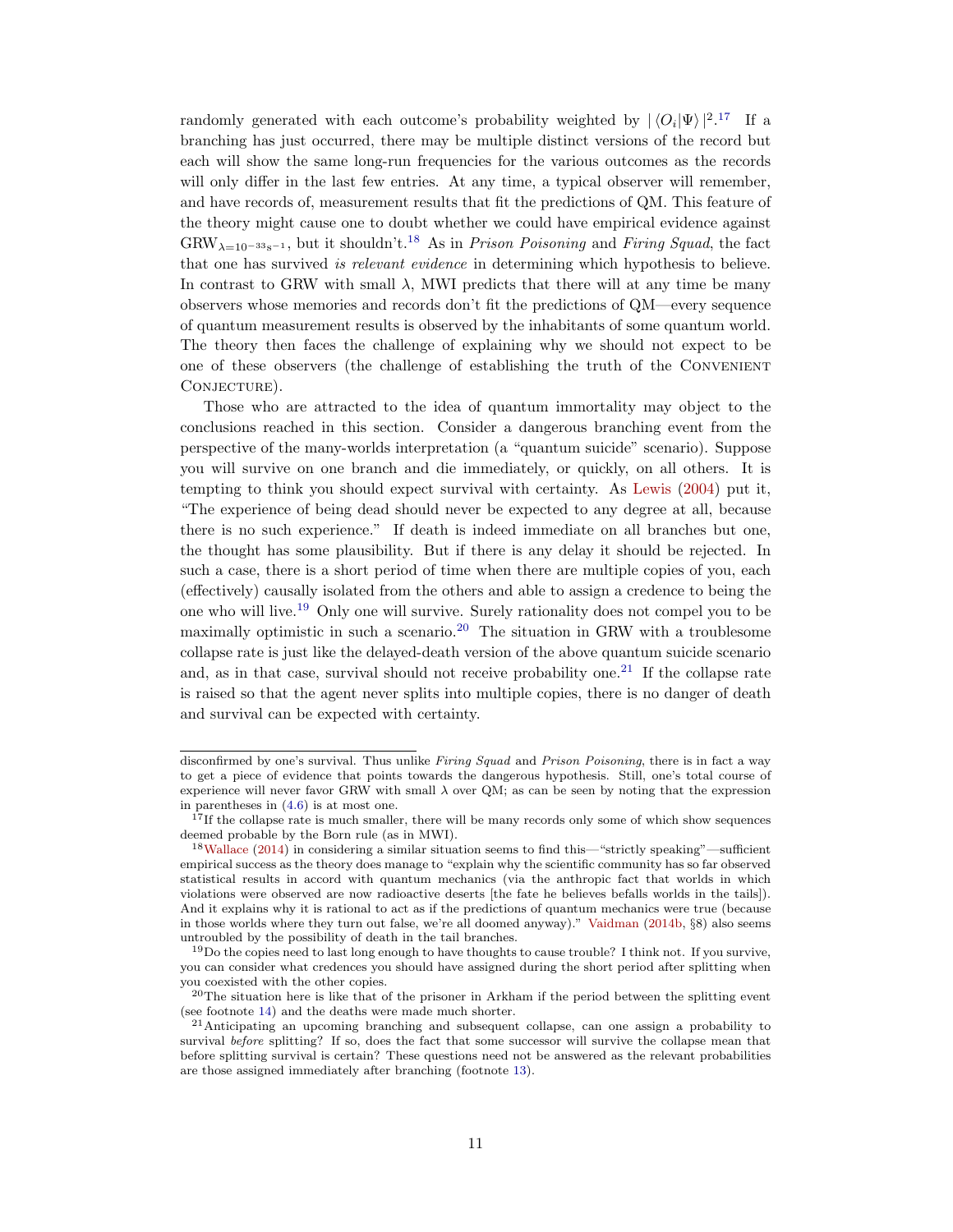#### <span id="page-11-0"></span>5 Averting Branching

If collapse occurs sufficiently soon after a measurement, branching can be averted. As the other branches of the universe where the outcome was different are just beginning to form the collapse event occurs, ensuring that the macroscopic readout gives a definite result and the experimenter sees a single outcome. The simplest way to incorporate this feature of the theory is by introducing a cutoff characterizing the amount of time that passes before branching occurs if there is no collapse. If a collapse happens within  $\tau$ , branching is averted and a single outcome occurs. If collapse does not occur until after  $\tau$ , then there is a branching of worlds before the collapse, as in the previous section.<sup>[22](#page-11-1)</sup> Let  $C_{\leq \tau}$  indicate that collapse occurs before the cutoff,  $C_{\geq \tau}$  indicate after. Including both of these possibilities, the probability of the data given the theory can be expressed as

<span id="page-11-3"></span>
$$
P(O_i \&\Delta t | \text{GRW}_{\lambda}) = \underbrace{P(O_i \&\Delta t | \text{GRW}_{\lambda} \& C_{>\tau})}_{\text{+}} \times \underbrace{P(C_{>\tau} | \text{GRW}_{\lambda})}_{\text{+}} + \underbrace{P(O_i \&\Delta t | \text{GRW}_{\lambda} \& C_{<\tau})}_{\text{+}} \times \underbrace{P(C_{<\tau} | \text{GRW}_{\lambda})}_{\text{+}}.
$$
\n
$$
(5.1)
$$

The first piece, ①, is just as in [\(4.6\)](#page-7-7) where it was assumed that branching preceded collapse. The fourth piece,  $\circledast$ , is the probability that a collapse happens by  $\tau$ . This follows directly from [\(2.2\)](#page-2-2),  $\mathcal{D} = 1 - e^{-N_S \lambda \tau}$ . The second piece is simply the probability that a collapse does not occur,  $\mathcal{D} = 1 - \mathcal{D}$ . The third piece,  $\mathcal{D}$ , is the probability that a given outcome resulted from the GRW collapse process in a case where branching does not occur. Here we have GRW working as intended and the probability should be in approximate agreement with the Born rule provided  $\lambda$  is not so large as to push us into the empirically refuted region of parameter space (figure [1\)](#page-1-0),  $\mathcal{F} \approx |\langle O_i | \Psi \rangle|^2$ <sup>[23](#page-11-2)</sup> Inserting these expressions in [\(5.1\)](#page-11-3) and rearranging gives,

<span id="page-11-4"></span>
$$
P\left(O_i\&\Delta t|\text{GRW}_\lambda\right) = |\langle O_i|\Psi\rangle|^2 - \left(1 - |\langle O_i|\Psi\rangle|^2\right)\left(1 - e^{-N_S\lambda\Delta t}\right)|\langle O_i|\Psi\rangle|^2 e^{-N_S\lambda\tau},\tag{5.2}
$$

which limits to the Born rule probabilities as  $\lambda$  goes to zero or infinity. [\(5.2\)](#page-11-4) is not valid if  $\lambda$  is large enough that the probabilities in  $\mathcal D$  deviate significantly from those given by the Born rule. It cannot be extended in a simple and general manner as the way in which  $\otimes$  deviates from  $|\langle O_i | \Psi \rangle|^2$  will be depend on the particular experiment under consideration.

In this simplified story, the probability of surviving to  $\Delta t$  and seeing a certain outcome  $O_i$  depends dramatically and discontinuously on whether collapse happens before or after branching. The expressions for  $\Phi$  and  $\Phi$  are quite different. A more careful analysis would ideally give a smooth transition or justify a precise cutoff, but this would require wading into the murky territory of collapses that occur *during* branching and settling questions of personal identity there (in particular, when exactly personal fission occurs and whether it can, in any relevant sense, partially occur). It might be seen either as intriguing or disconcerting that we must answer questions of personal

<span id="page-11-1"></span><sup>&</sup>lt;sup>22</sup>The cutoff  $\tau$  is not a free parameter and not derived from the collapse process. It could be calculated by determining when branching occurs in the absence of collapse (see §[6\)](#page-12-0).

<span id="page-11-2"></span><sup>23</sup>Here it is also assumed that we're considering familiar experiments, not future ones that probe smaller values of  $\lambda$  (see footnote [7\)](#page-6-0).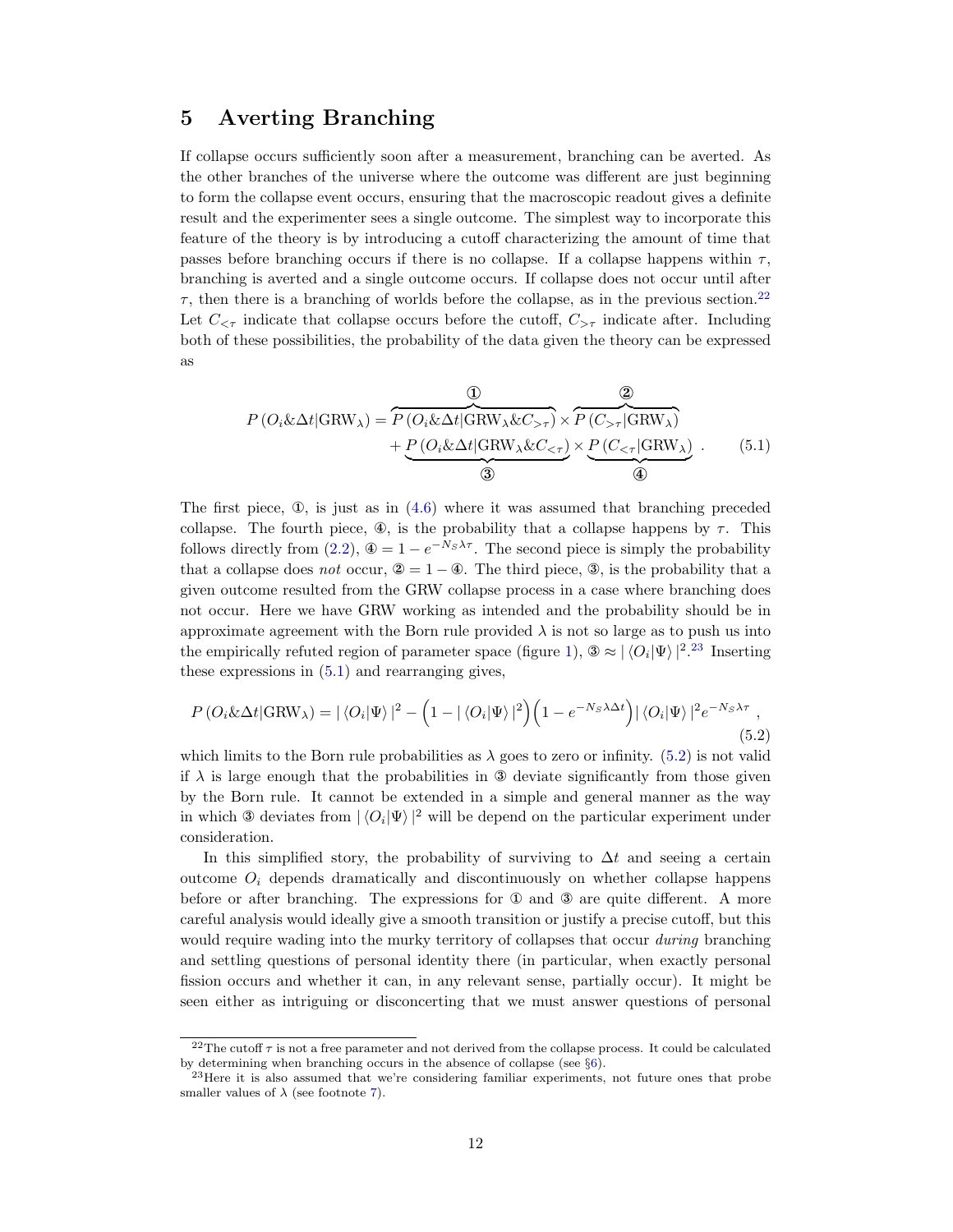identity in the context of MWI to put precise lower bounds on  $\lambda$  in GRW.

To recap: If  $\lambda$  is so extremely small that you should not expect (relevant) collapses to have occurred in your lifetime (figure [2.](#page-5-0)a), then  $GRW<sub>\lambda</sub>$  is empirically adequate if the CONVENIENT CONJECTURE holds. If  $\lambda$  is large enough that collapses must be considered but small enough that branching typically precedes collapse (figure [2.](#page-5-0)c), then early death is the norm and one's continued survival provides strong evidence against the theory. If  $\lambda$  is increased to around the initially proposed value of  $10^{-16}$ s<sup>-1</sup> (figure [2.](#page-5-0)b), the theory may again be empirically adequate as branching is prevented by collapse and the collapse process ensures that the probabilities of various outcomes are given by the Born rule. If  $\lambda$ is increased even further, so that  $\lambda > 10^{-8}$ , the theory is again empirically inadequate as collapses occur too frequently. Superpositions are destroyed mid-experiment and other maladies ensue (see [Feldmann & Tumulka,](#page-14-1) [2012;](#page-14-1) [Bassi](#page-14-2) et al. , [2013\)](#page-14-2).

What happens if the CONVENIENT CONJECTURE is false and MWI gives different probabilities from QM? Then, GRW<sub> $\lambda=0$ </sub> is empirically inadequate as GRW $_{\lambda=0}$  is MWI. This failure also rules out  $GRW<sub>\lambda</sub>$  for very small  $\lambda$  where collapses can be neglected. For larger values of  $\lambda$  where collapse is rare but relevant, there are now two ways in which the theory fails: the probabilities of the various outcomes are incorrect and there is, in general, some probability that one would not have survived to  $\Delta t$ .<sup>[24](#page-12-1)</sup> For still larger values of  $\lambda$  that successfully avert branching, the theory again has a chance of being empirically adequate since the probabilities of outcomes are now determined by the collapse process and the MWI probabilities are irrelevant.

#### <span id="page-12-0"></span>6 The Race: Decoherence versus Collapse

For GRW to be tenable, there must be values of  $\lambda$  for which the theory is empirically adequate. On the one hand,  $\lambda$  must be large enough that collapse practically never occurs after the experimenter has branched into multiple copies. Otherwise, one's continued survival empirically refutes GRW<sub> $\lambda$ </sub>, [\(5.2\)](#page-11-4). On the other hand,  $\lambda$  must be small enough that collapses do not spoil the predictions for experiments that have already been performed. That is,  $\lambda$  must lie below the experimentally refuted region of figure [1.](#page-1-0) But, are there any values in this range? To answer this, we need to determine whether decoherence-induced branching tends to occur before or after collapse.[25](#page-12-2)

We know that for values of  $\lambda$  near the originally suggested value,  $10^{-16}s^{-1}$ , the experiment readout and the experimenter are in a well-defined state corresponding to a single outcome very soon after the measurement occurs. But, what is not clear is which of two possibilities occurred immediately after the measurement (figure [3\)](#page-13-0): (a) the world briefly branched and then a collapse event destroyed some of the copies of the experimenter, or (b) there was never a branching event because collapse prevented the microscopic superposition from causing the experimenter to enter into a superposition.

A proper analysis is warranted, but beyond the scope of this paper. Here is a very rough calculation of how quickly collapse would have to occur to prevent

<span id="page-12-1"></span><sup>&</sup>lt;sup>24</sup>When  $\Delta t$  is large, the probability of the total evidence given by [\(4.6\)](#page-7-7) is  $| \langle O_i | \Psi \rangle |^4$  because the probability of seeing  $O_i$  is  $|\langle O_i|\Psi\rangle|^2$  and the probability of subsequently surviving is also  $|\langle O_i|\Psi\rangle|^2$ . This suggests a crafty maneuver to save GRW with small  $\lambda$ . What if the probability of each outcome were one—after all, each outcome will be recorded by someone—so that the probability of total evidence is  $|\langle O_i|\Psi\rangle|^2$  as in QM? This proposal faces a fatal problem: practically every experiment would confirm MWI over single-world theories (see [Greaves,](#page-15-14) [2007,](#page-15-14) §4).

<span id="page-12-2"></span><sup>25</sup>See [Schlosshauer](#page-15-15) [\(2005,](#page-15-15) §IV.E); [Bacciagaluppi](#page-14-9) [\(2012,](#page-14-9) §3.1.2) for discussion of decoherence in GRW.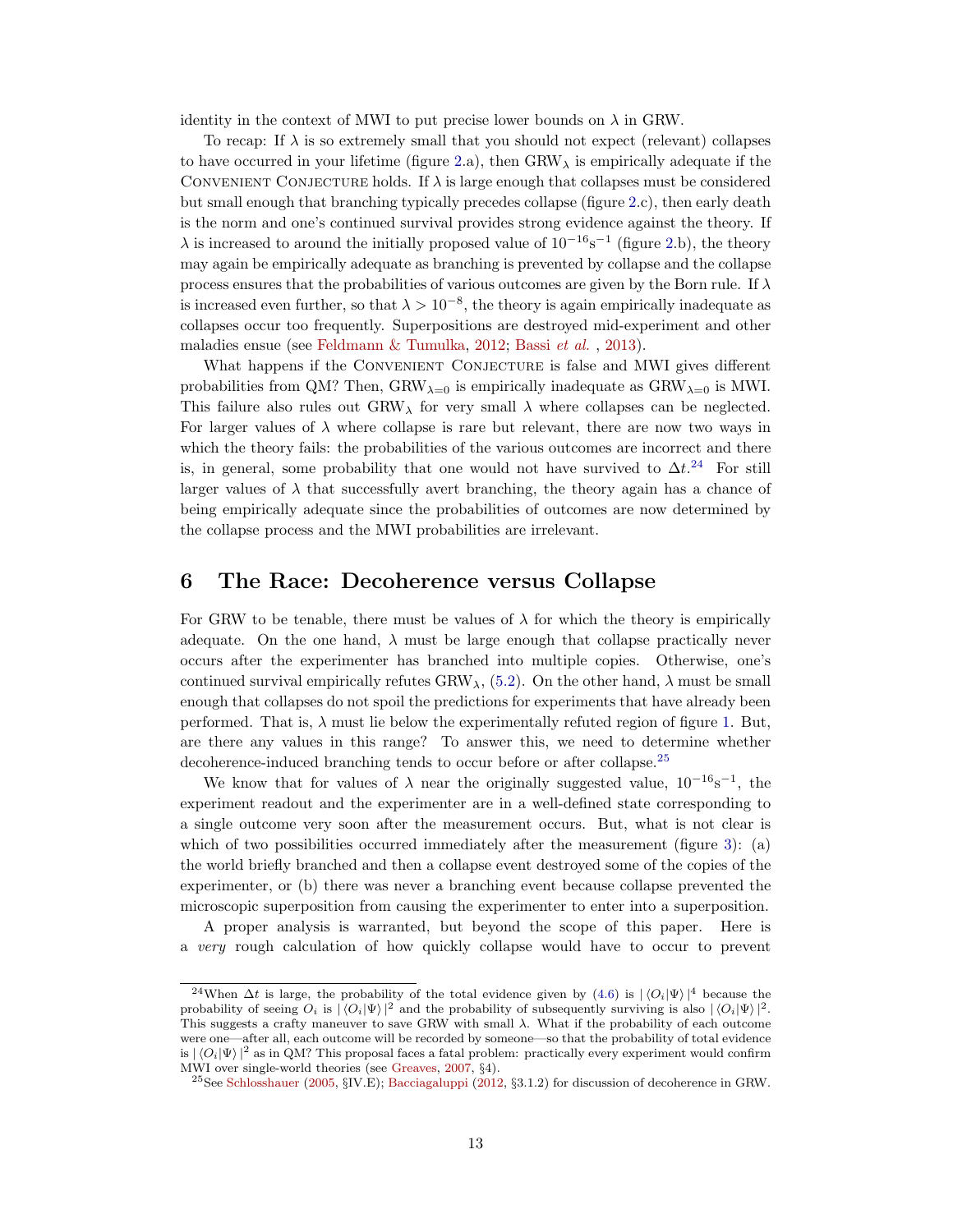

<span id="page-13-0"></span>Figure 3: Two potential close-ups of figure [2.](#page-5-0)b.

decoherence-induced branching: Decoherence is fast. A slow estimate might be  $10^{-23}$ s for 1 gram of matter at room temperature in a superposition of two locations separated by one centimeter [\(Zurek,](#page-15-16) [2003\)](#page-15-16). To ensure a 95% probability of collapse by  $10^{-23}$ s,  $\lambda$ would have to be at least  $3 s^{-1}$  (from [\(2.2\)](#page-2-2), assuming the number of particles is on the scale of moles,  $N = 10^{23}$ ). But, experiments restrict  $\lambda$  to being at most  $10^{-8}s^{-1}$  (figure [1\)](#page-1-0). This calculation suggests trouble. There may not be a safe region of parameter space.<sup>[26](#page-13-1)</sup>

Let me highlight one particularly pernicious simplification in this rough calculation: It is assumed that the bit of matter starts in a superposition. In actuality, it would take time for the matter to enter a superposition and a collapse event could occur in this interval, preventing the macroscopic superposition from forming. It would (normally) take even longer for a large object like a human to enter a superposition of spatially disjoint states (although this is certainly asking too much; the presence of a far less dramatic superposition should be sufficient for the human to branch).

I'll close by summarizing the key lessons of the analysis. First, to determine precise experimental bounds on the parameters  $\lambda$  and  $\sigma$  in GRW, we must answer metaphysical and epistemological questions about MWI: When/how does branching occur in the absence of collapse ( $\S 5 \& 6$  $\S 5 \& 6$  $\S 5 \& 6$ )? What probabilities should be assigned to different outcomes in MWI (§[4\)](#page-5-2)? This provides additional motivation for that ongoing research program. Second, even if the CONVENIENT CONJECTURE holds and MWI is empirically adequate, some of the philosophically unsatisfactory region of parameter space is also empirically refuted  $(\S3, 4, \& 5)$  $(\S3, 4, \& 5)$  $(\S3, 4, \& 5)$  $(\S3, 4, \& 5)$  $(\S3, 4, \& 5)$  $(\S3, 4, \& 5)$ . Surprisingly, it is not refuted by the outcomes we observe, but by the fact that we live long enough to observe so many of them. Third, it is not clear how to draw a principled border for the philosophically unsatisfactory region if our dissatisfaction is purely "philosophical" (§[1\)](#page-0-0). But, with the realization that small values of the collapse rate  $\lambda$  are empirically refuted, we now have a method to begin drawing principled lower bounds on  $\lambda$ : determine whether the experimenter branches before or after collapse ( $\S5 \& 6$  $\S5 \& 6$  $\S5 \& 6$ ). Simple calculations suggest that the lower bound generated

<span id="page-13-1"></span><sup>&</sup>lt;sup>26</sup>This concern is corroborated by the calculations in [Tegmark](#page-15-17) [\(1993\)](#page-15-17); [Benatti](#page-14-10) *et al.* [\(1995\)](#page-14-10).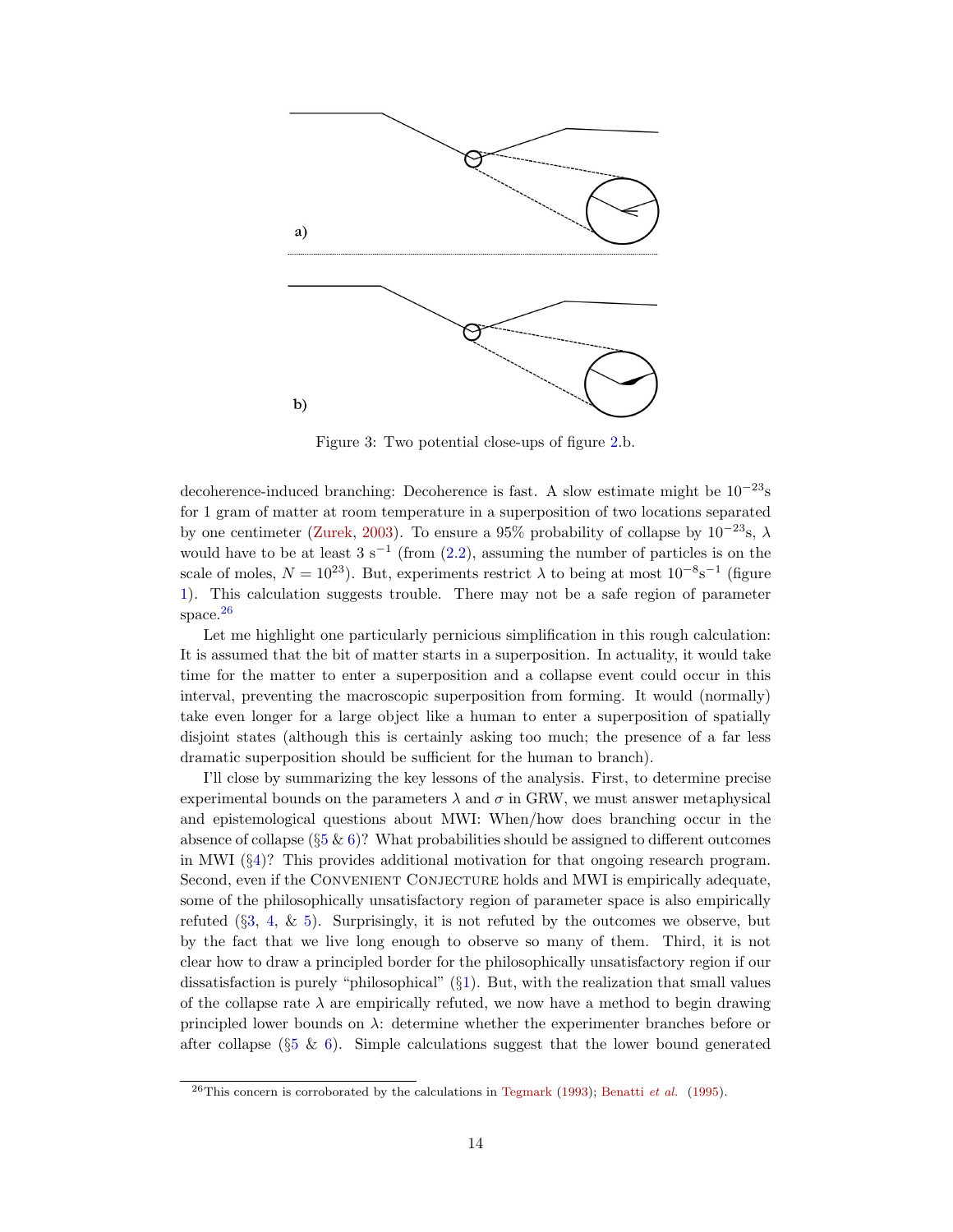from empirical considerations will be stronger than the bound generated from a distaste for long lasting macroscopic superpositions, perhaps strong enough to rule out GRW entirely (§[6\)](#page-12-0). This merits further study.

### 7 Acknowledgments

Thanks to David Albert, David Baker, Gordon Belot, Cian Dorr, J. Dmitri Gallow, Jeremy Lent, David Manley, Laura Ruetsche, Roderich Tumulka, and an anonymous referee. This material is based upon work supported by the National Science Foundation Graduate Research Fellowship under Grant No. DGE 0718128.

#### References

- <span id="page-14-0"></span>Adler, Stephen L. 2007. Lower and Upper Bounds on CSL Parameters from Latent Image Formation and IGM Heating. Journal of Physics A: Mathematical and Theoretical, 40(12), 2935.
- <span id="page-14-4"></span>Aicardi, Franca, Borsellino, Antonio, Ghirardi, Gian Carlo, & Grassi, Renata. 1991. Dynamical Models for State-Vector Reduction: Do they ensure that measurements have outcomes? Foundations of Physics Letters,  $4(2)$ , 109–128.
- <span id="page-14-5"></span>Allori, Valia, Goldstein, Sheldon, Tumulka, Roderich, & Zangh`ı, Nino. 2008. On the Common Structure of Bohmian Mechanics and the Ghirardi–Rimini–Weber Theory. The British Journal for the Philosophy of Science, 59(3), 353–389.
- <span id="page-14-6"></span>Allori, Valia, Goldstein, Sheldon, Tumulka, Roderich, & Zangh`ı, Nino. 2011. Many Worlds and Schrödinger's First Quantum Theory. The British Journal for the Philosophy of Science,  $62(1)$ , 1–27.
- <span id="page-14-7"></span>Arntzenius, Frank. 2003. Some Problems for Conditionalization and Reflection. The Journal of Philosophy,  $100(7)$ ,  $356-370$ .
- <span id="page-14-9"></span>Bacciagaluppi, Guido. 2012. The Role of Decoherence in Quantum Mechanics. In: Zalta, Edward N. (ed), The Stanford Encyclopedia of Philosophy, winter 2012 edn.
- <span id="page-14-3"></span>Bassi, Angelo, Deckert, Dirk-André, & Ferialdi, Luca. 2010. Breaking Quantum Linearity: Constraints from Human Perception and Cosmological Implications. EPL  $(Europhysics Letters)$ , 92(5), 50006.
- <span id="page-14-2"></span>Bassi, Angelo, Lochan, Kinjalk, Satin, Seema, Singh, Tejinder P, & Ulbricht, Hendrik. 2013. Models of Wave-Function Collapse, Underlying Theories, and Experimental Tests. Reviews of Modern Physics, 85(2), 471.
- <span id="page-14-10"></span>Benatti, F, Ghirardi, Gian Carlo, & Grassi, R. 1995. Quantum Mechanics with Spontaneous Localization and Experiments. Pages 263–279 of: Beltrametti, Enrico, & L´evy-Leblond, Jean-Marc (eds), Advances in quantum phenomena. Springer.
- <span id="page-14-8"></span>Carroll, Sean M., & Sebens, Charles T. 2014. Many Worlds, the Born Rule, and Self-locating Uncertainty. In: Struppa, Daniele, & Tollaksen, Jeff (eds), Quantum Theory: A Two-Time Success Story: Yakir Aharonov Festschrift. Springer.
- <span id="page-14-1"></span>Feldmann, William, & Tumulka, Roderich. 2012. Parameter Diagrams of the GRW and